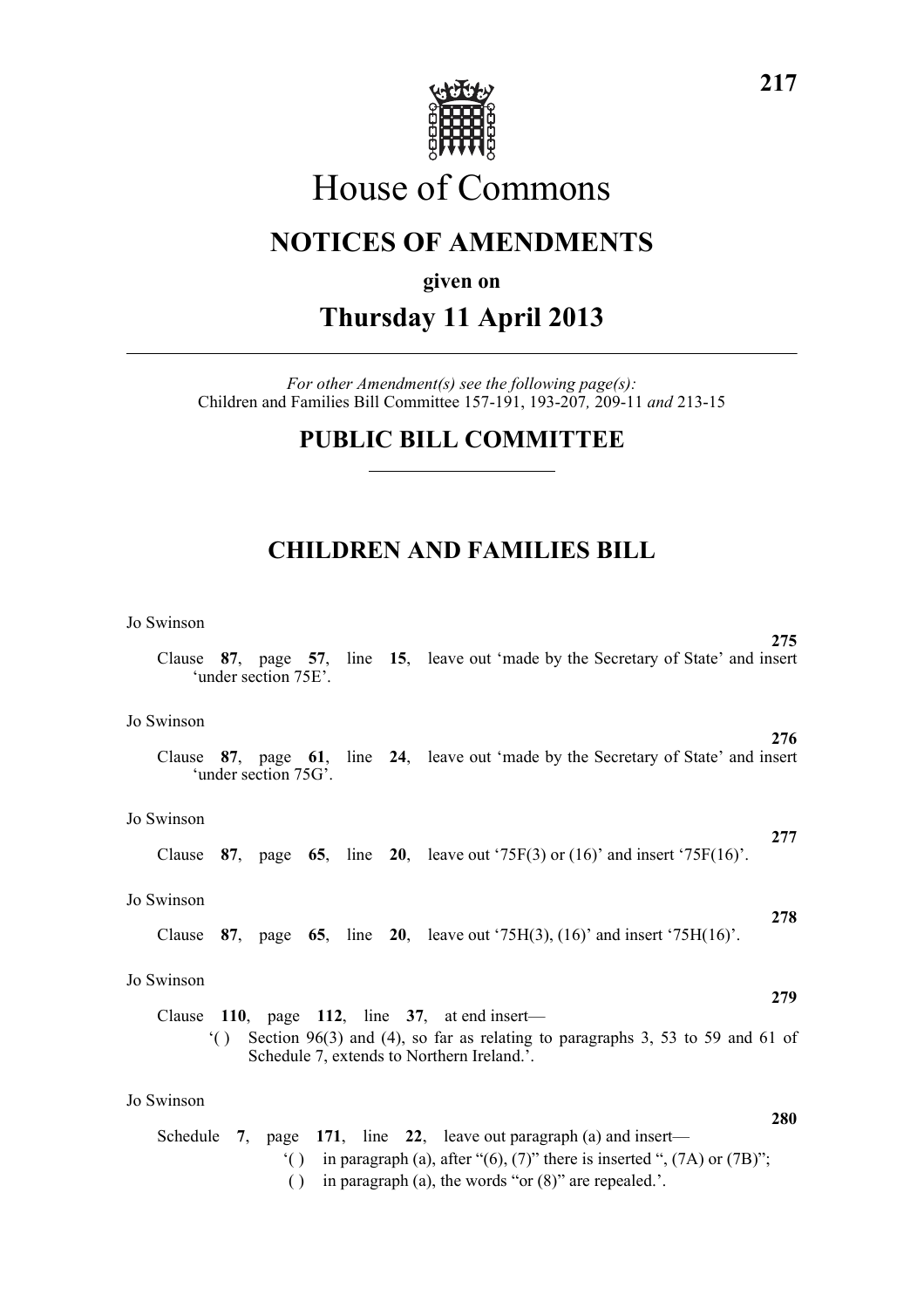Jo Swinson

Schedule **7**, page **171**, line **28**, at end insert—

'( ) After sub-paragraph (7) there is inserted—

"(7A) This sub-paragraph applies if—

- (a) the member's absence from work is due to the placement or expected placement of a child under section 22C of the Children Act 1989, and
- (b) in relation to that child, the member satisfies the conditions prescribed under section  $171ZB(2)(a)(i)$  and (ii) of the Social Security Contributions and Benefits Act 1992, as modified by section 171ZB(8) of that Act (cases involving the placing of a child by a local authority in England with a local authority foster parent who has been approved as a prospective adopter).
- (7B) This sub-paragraph applies if—
	- (a) the member's absence from work is due to the birth or expected birth of a child, and
	- (b) in relation to that child, the member satisfies the conditions prescribed under section  $171ZB(2)(a)(i)$  and (ii) of the Social Security Contributions and Benefits Act 1992, as applied by virtue of section 171ZK(2) of that Act (cases involving applicants for parental orders under section 54 of the Human Fertilisation and Embryology Act 2008)." '.

#### Jo Swinson

Schedule **7**, page **171**, line **31**, at end insert—

- '2A (1) Paragraph 5B (schemes that contain unfair adoption leave provisions) is amended as follows.
	- (2) In sub-paragraph (4) (definitions), in the definition of "period of paid adoption leave", in paragraph (a), for "or  $(6)$ " there is substituted ",  $(6)$ ,  $(7)$  or  $(8)$ ".
	- (3) After sub-paragraph (6) there is inserted—
		- "(7) This sub-paragraph applies if—
			- (a) the member's absence from work is due to the placement or expected placement of a child under section 22C of the Children Act 1989, and
			- (b) in relation to that child, the member satisfies the condition in section 171ZL(2)(a) of the Social Security Contributions and Benefits Act 1992, as modified by section 171ZL(9) of that Act (cases involving the placing of a child by a local authority in England with a local authority foster parent who has been approved as a prospective adopter).
			- (8) This sub-paragraph applies if—
				- (a) the member's absence from work is due to the birth or expected birth of a child, and
				- (b) in relation to that child, the member satisfies the condition in section 171ZL(2)(a) of the Social Security Contributions and Benefits Act 1992, as applied by virtue of section 171ZT(2) of that Act (cases involving applicants for

**282**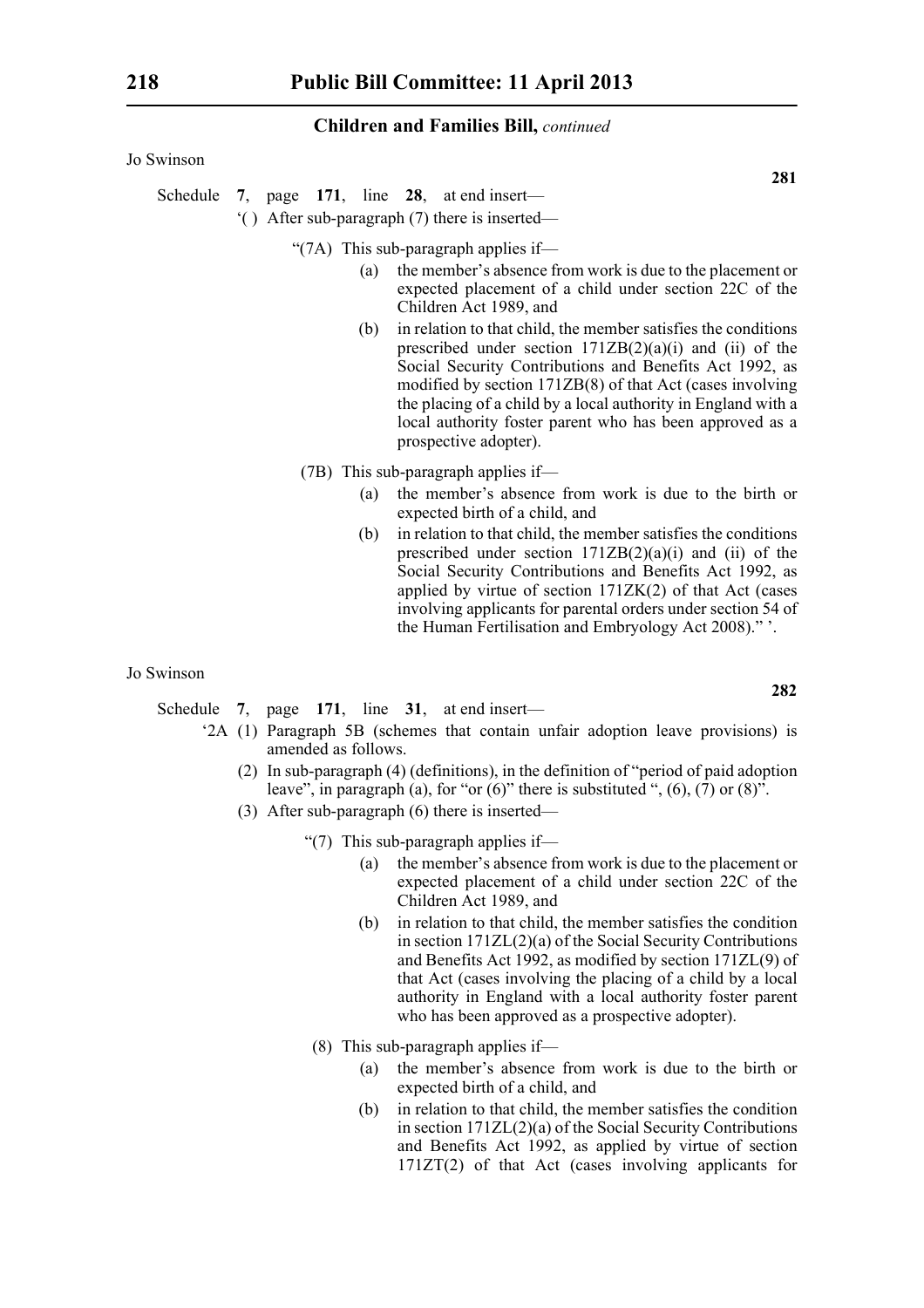parental orders under section 54 of the Human Fertilisation and Embryology Act 2008)." '.

Jo Swinson

Schedule **7**, page **171**, line **31**, at end insert— '2B After paragraph 5B there is inserted—

*"Unfair shared parental leave provisions*

- 5C (1) Where an employment-related benefit scheme includes any unfair shared parental leave provisions (irrespective of any differences on the basis of sex in the treatment accorded to members under those provisions), then—
	- (a) the scheme shall be regarded to that extent as not complying with the principle of equal treatment; and
	- (b) subject to sub-paragraph (3), this Schedule shall apply accordingly.
	- (2) In this paragraph "unfair shared parental leave provisions", in relation to an employment-related benefit scheme, means any provision—
		- (a) which relates to continuing membership of, or the accrual of rights under, the scheme during any period of paid shared parental leave in the case of any member who is (or who, immediately before the commencement of such a period, was) an employed earner and which treats such a member otherwise than in accordance with the normal employment requirement; or
		- (b) which requires the amount of any benefit payable under the scheme to or in respect of any such member, to the extent that it falls to be determined by reference to earnings during a period which included a period of paid shared parental leave, to be determined otherwise than in accordance with the normal employment requirement.
	- (3) In the case of any unfair shared parental leave provision—
		- (a) the more favourable treatment required by paragraph  $3(1)$ is treatment no less favourable than would be accorded to the member in accordance with the normal employment requirement; and
		- (b) paragraph 3(2) does not authorise the making of any such election as is there mentioned;

but, in respect of any period of paid shared parental leave, a member shall only be required to pay contributions on the amount of contractual remuneration or statutory shared parental pay actually paid to or for the member in respect of that period.

- (4) In this paragraph—
	- "the normal employment requirement" is the requirement that any period of paid shared parental leave shall be treated as if it were a period throughout which the member in question works normally and receives the remuneration likely to be paid for doing so;
	- "period of paid adoption leave" has the same meaning as in paragraph 5B;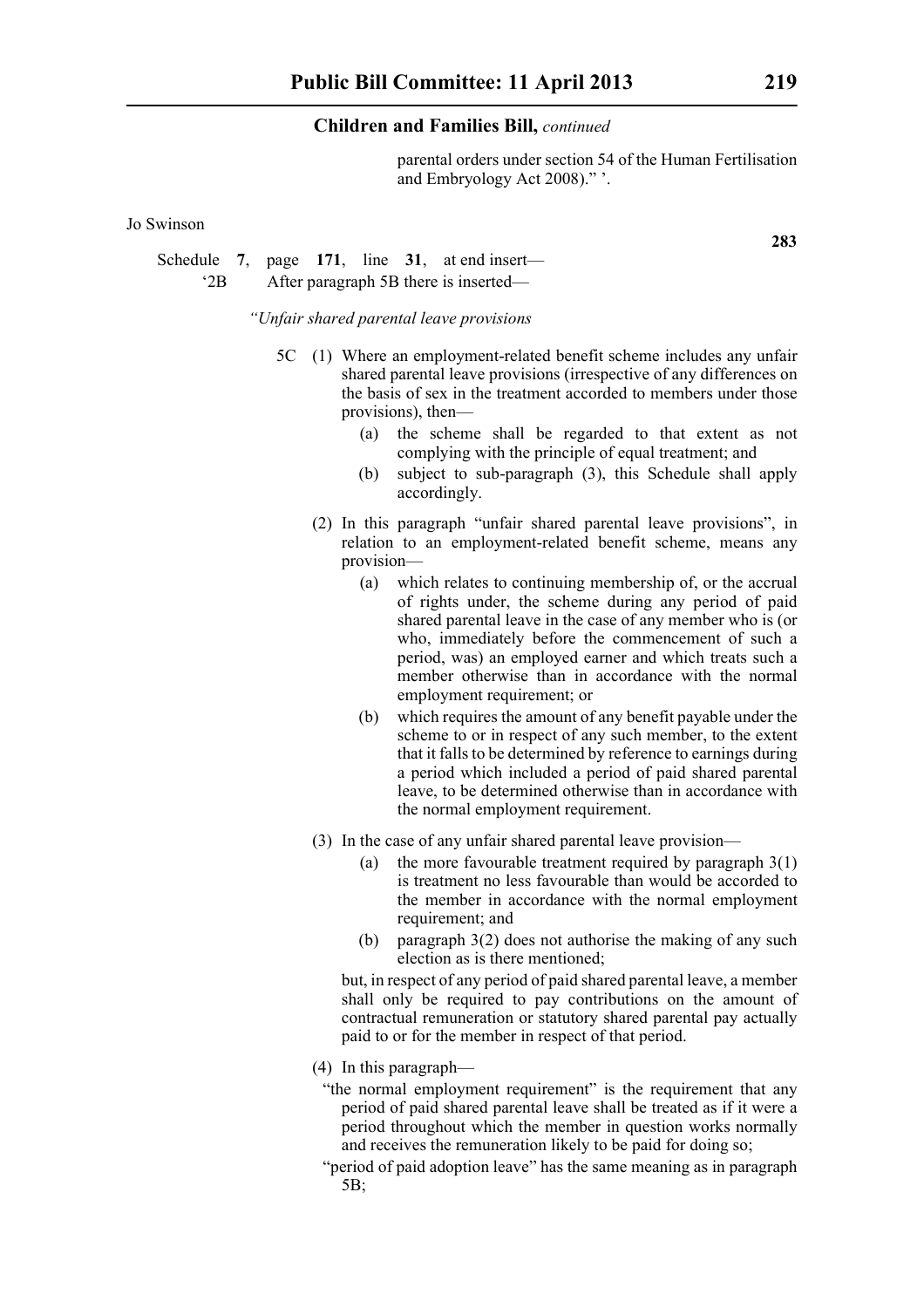- "period of paid paternity leave" has the same meaning as in paragraph 5A;
- "period of paid shared parental leave", in the case of a member, means a period—
- (a) throughout which the member is absent from work in circumstances where sub-paragraph  $(5)$ ,  $(6)$ ,  $(7)$ ,  $(8)$ ,  $(9)$  or  $(10)$ applies, and
- (b) for which the employer (or if the member is no longer in that person's employment, his former employer) pays the member any contractual remuneration or statutory shared parental pay.
- (5) This sub-paragraph applies if—
	- (a) the member's absence from work is due to the birth of a child,
	- (b) the member is the mother of the child, and
	- (c) the absence from work is not absence on maternity leave (within the meaning of the Equality Act 2010).
- (6) This sub-paragraph applies if—
	- (a) the member's absence from work is due to the birth of a child,
	- (b) the member is a person who satisfies the conditions prescribed under section  $171ZU(4)(b)(i)$  or (ii) of the Social Security Contributions and Benefits Act 1992 in relation to the child, and
	- (c) the member's absence from work is not absence during a period of paid paternity leave.
- (7) This sub-paragraph applies if—
	- (a) the member's absence from work is due to the placement of a child for adoption under the law of any part of the United Kingdom,
	- (b) the member is—
		- (i) a person with whom a child is placed for adoption under the law of any part of the United Kingdom, or
		- (ii) a person who satisfies the conditions prescribed under section  $171ZV(4)(b)(i)$  or (ii) of the Social Security Contributions and Benefits Act 1992 in relation to the child, and
	- (c) the member's absence from work is not absence during—
		- (i) a period of paid paternity leave, or
		- (ii) a period of paid adoption leave.
- (8) This sub-paragraph applies if—
	- (a) the member's absence from work is due to the placement of a child under section 22C of the Children Act 1989 by a local authority in England with a local authority foster parent who has been approved as a prospective adopter,
	- (b) the member is—
		- (i) the local authority foster parent with whom the child in question is placed under section 22C of the Children Act 1989, or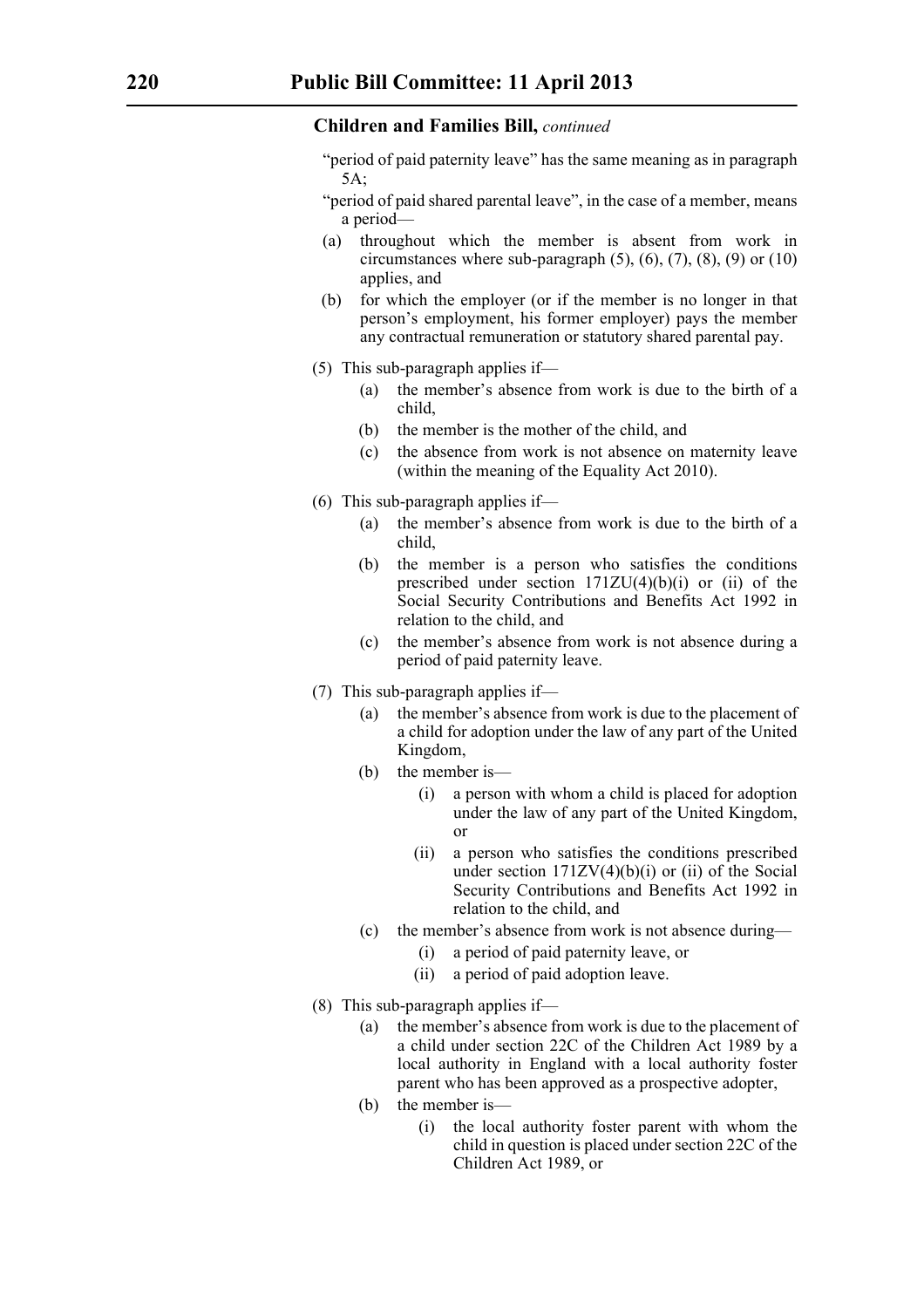- (ii) a person who satisfies the conditions prescribed under section  $171ZV(4)(b)(i)$  or (ii) of the Social Security Contributions and Benefits Act 1992, as modified by section 171ZV(18) of that Act (cases involving the placing of a child by a local authority in England with a local authority foster parent who has been approved as a prospective adopter), in relation to the child, and
- (c) the member's absence from work is not absence during—
	- (i) a period of paid paternity leave, or
	- (ii) a period of paid adoption leave.
- (9) This sub-paragraph applies if—
	- (a) the member's absence from work is due to the adoption or expected adoption of a child who has entered the United Kingdom in connection with or for the purposes of adoption which does not involve placement of the child for adoption under the law of any part of the United Kingdom,
	- (b) the member is—
		- (i) the person who has adopted or expects to adopt the child in question, or
		- (ii) a person who satisfies the conditions prescribed under section  $171ZV(4)(b)(i)$  or (ii) of the Social Security Contributions and Benefits Act 1992, as applied by virtue of section 171ZZ5(1) of that Act (adoption cases not involving placement under the law of the United Kingdom), in relation to the child, and
	- (c) the member's absence from work is not absence during—
		- (i) a period of paid paternity leave, or
		- (ii) a period of paid adoption leave.
- $(10)$  This sub-paragraph applies if—
	- (a) the member's absence from work is due to the birth of a child,
	- (b) the member is a person who has applied, or intends to apply, for a parental order under section 54 of the Human Fertilisation and Embryology Act 2008 in relation to the child, and
	- (c) the member's absence from work is not absence during—
		- (i) a period of paid paternity leave, or
		- (ii) a period of paid adoption leave." '.

Mrs Sharon Hodgson Lisa Nandy

**284**

Clause **73**, page **48**, line **43**, at beginning insert 'If, after a consultation period of not less than three months, and the publication of a response to the consultation, the Secretary of State is satisfied with the provisions, he may make an order so that'.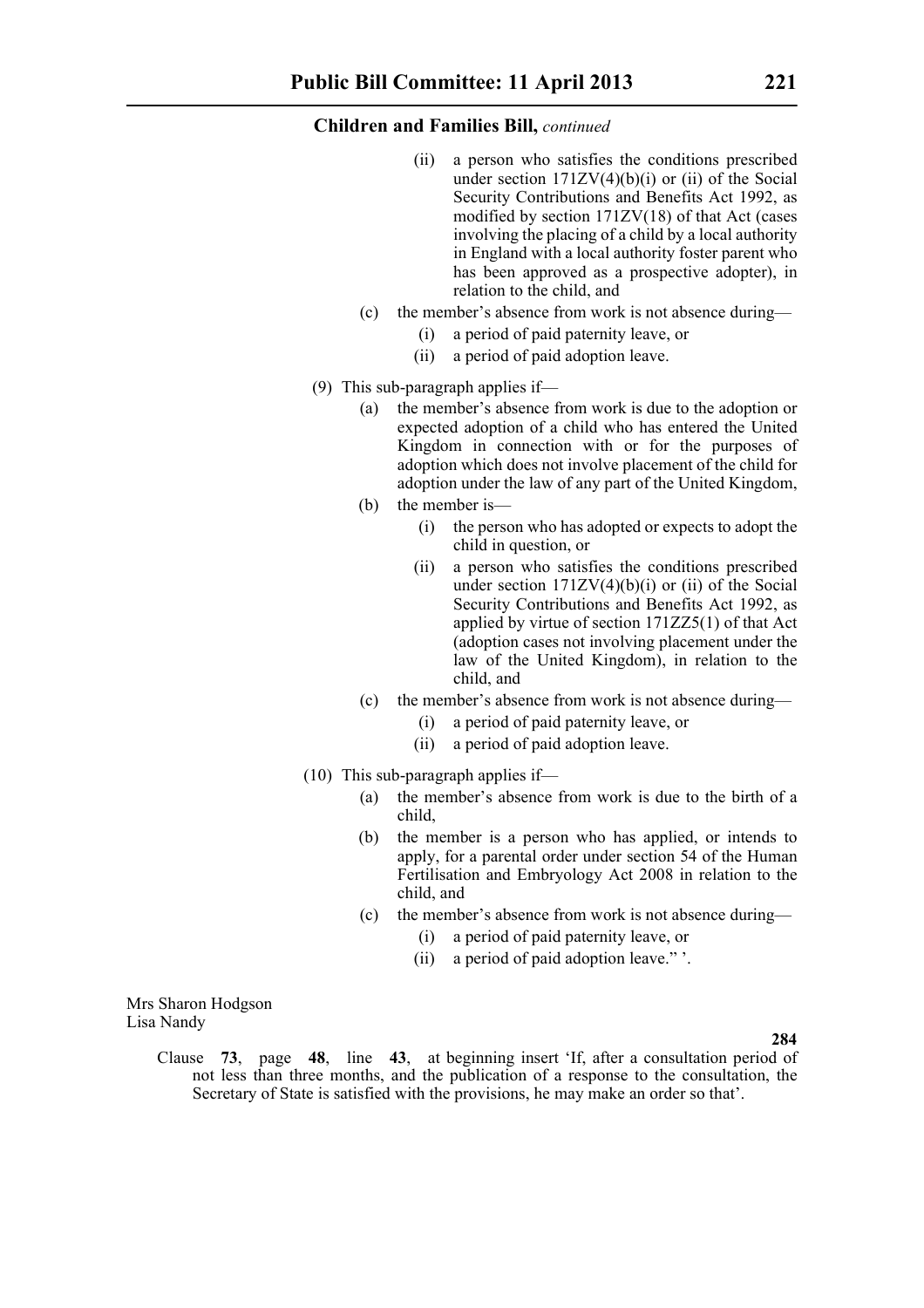Mrs Sharon Hodgson Lisa Nandy

Page **49**, line **12**, Leave out Clause 75.

*Staff to child ratios: Ofsted-registered childminder settings*

Mrs Sharon Hodgson Lisa Nandy Lucy Powell

To move the following Clause:—

- '(1) This section applies to Ofsted-registered childminder settings.
- (2) The ratio of staff to children under the age of eight must be no less than one to six, where—
	- (a) a maximum of three children may be young children;
	- (b) a maximum of one child is under the age of one.
- (3) Any care provided by childminders for older children must not adversely affect the care of children receiving early years provision.
- (4) If a childminder can demonstrate to parents, carers and inspectors, that the individual needs of all the children are being met, then in addition to the ratio set out in subsection (2), they may also care for—
	- (a) babies who are siblings of the children referred to in subsection (2), or
	- (b) their own baby.
- (5) If children aged between four and five years only attend the childminding setting outside of normal school hours or the normal school term time, they may be cared for at the same time as three other young children, provided that at no time does the ratio of staff to children under the age of eight exceed one to six.
- (6) If a childminder employs an assistant or works with another childminder, each childminder or assistant may care for the number of children permitted by the ratios specified in subsections (2), (4) and (5).
- (7) Children may only be left in the sole care of a childminder's assistant for two hours in a single day.
- (8) Childminders must obtain the permission of a child's parents or carers before that child can be left in the sole care of a childminder's assistant.
- (9) The ratios in subsections (2), (4) and (5) apply to childminders providing overnight care, provided that the children are continuously monitored, which may be through the use of electronic equipment.
- (10) For the purposes of this section a child is—
	- (a) a "young child" up until 1 September following his or her fifth birthday.
	- (b) an "older child" after the 1 September following his or her fifth birthday.'.

*Staff to child ratios: Ofsted-registered non-domestic childminder*

Mrs Sharon Hodgson Lisa Nandy Lucy Powell

To move the following Clause:—

**NC38**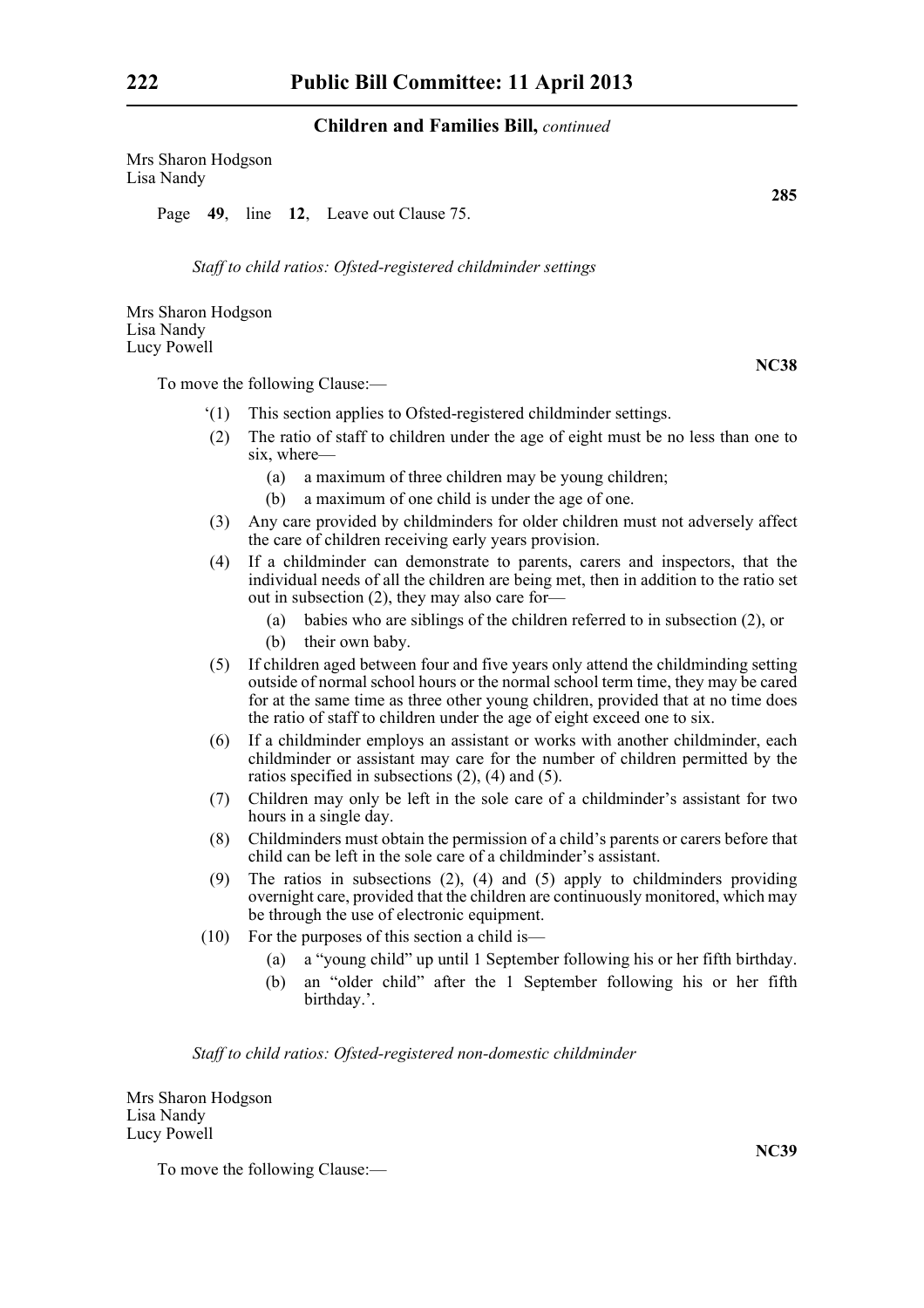- '(1) This section applies to Ofsted-registered, non-domestic childcare settings.
- (2) For children aged under two—
	- (a) the ratio of staff to children must be no less than one to three;
	- (b) at least one member of staff must hold a full and relevant level 3 qualification, and must be suitably experienced in working with children under two;
	- (c) at least half of all other members of staff must hold a full and relevant level 2 qualification;
	- (d) at least half of all members of staff must have received training in care for babies; and
	- (e) where there is a dedicated area solely for children under two years old, the member of staff in charge of that area must, in the judgement of their employer, have suitable experience of working with children under two years old.
- (3) For children between the ages of two and three—
	- (a) the ratio of staff to children must be no less than one to four;
	- (b) at least one member of staff must hold a full and relevant level 3 qualification; and
	- (c) at least half of all other members of staff must hold a full and relevant level 2 qualification.
- (4) Where there is registered early years provision, which operates between 8 am and 4 pm, and a member of staff with Qualified Teacher Status, Early Years Professional Status or other full and relevant level 6 qualification is working directly with the children, for children aged three and over—
	- (a) the ratio of staff to children must be no less than one to 13; and
	- (b) at least one other member of staff must hold a full and relevant level 3 qualification.
- (5) Where there is registered early years provision, which operates outside the hours of 8 am and 4 pm, and between the hours of 8 am and 4 pm where a member of staff with Qualified Teacher Status, Early Years Professional Status or other full and relevant level 6 qualification is not working directly with the children, for children aged three and over—
	- (a) the ratio of staff to children must be no less than one to eight;
	- (b) at least one member of staff must hold a full and relevant level 3 qualification; and
	- (c) at least half of all other staff must hold a full and relevant level 2 qualification.
- (6) In independent schools where—
	- (a) a member of staff with Qualified Teacher Status, Early Years Professional Status or other full and relevant level 6 qualification;
	- (b) an instructor; or
	- (c) a suitably qualified overseas-trained teacher is working directly with the children, for children aged three and over
		- for classes where the majority of children will reach the age of five or older within the school year, the ratio of staff to children must be no less than one to 30;
		- (ii) for all other classes the ratio of staff to children must be no less than one to 13; and
		- (iii) at least one other member of staff must hold a full and relevant level 3 qualification.
- (7) In independent schools where there is—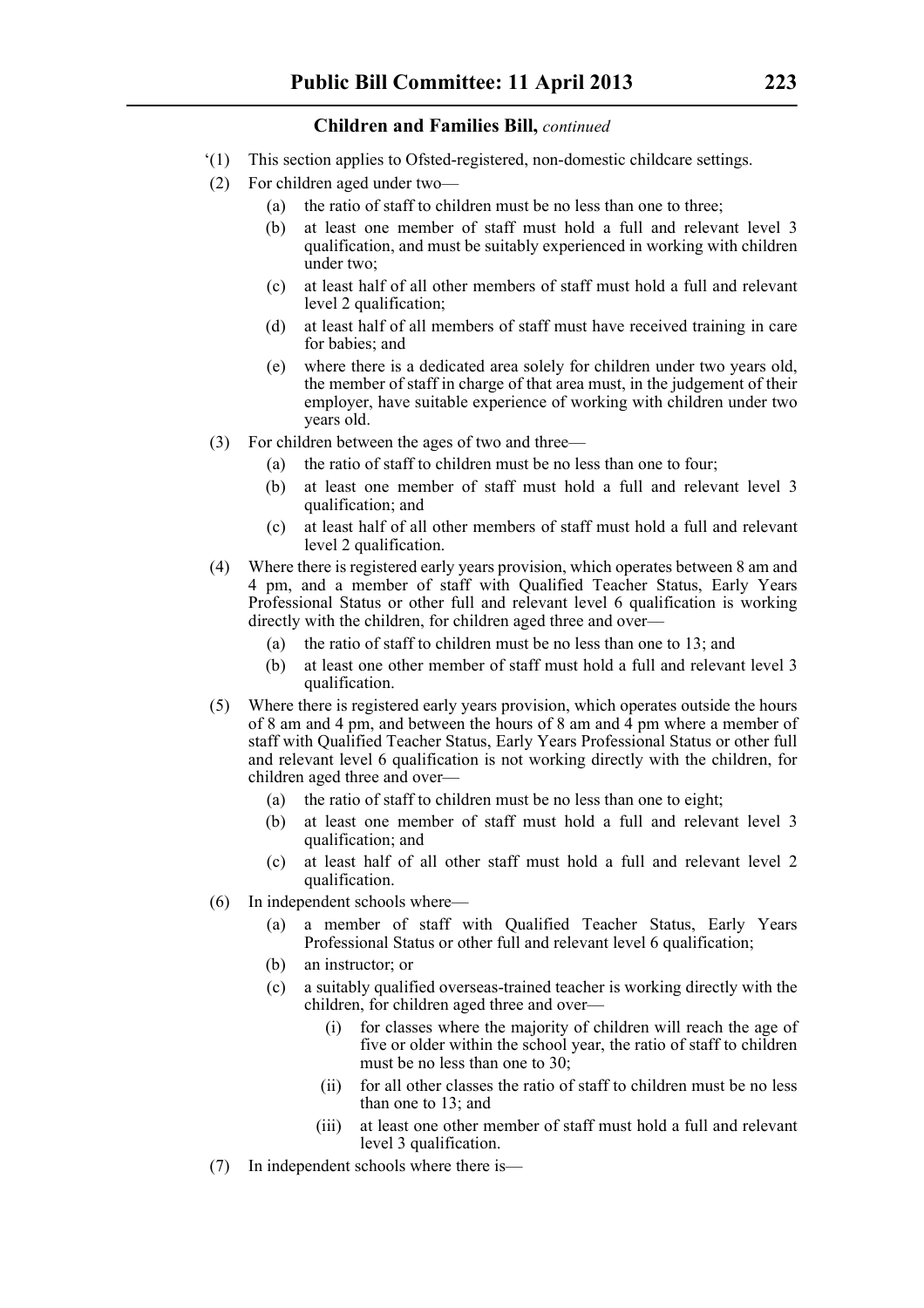- (a) no member of staff with Qualified Teacher Status, Early Years Professional Status or other full and relevant level 6 qualification;
- (b) no instructor; or
- (c) no suitably qualified overseas-trained teacher, working directly with the children, for children aged three and over—
	- (i) the ratio of staff to children must be no less than one to eight;
	- (ii) at least one member of staff must hold a full and relevant level 3 qualification; and
	- (iii) at least half of all other members of staff must hold a full and relevant level 2 qualification.
- (8) In maintained nursery schools and nursery classes in maintained schools (except reception classes)—
	- (a) the ratio of staff to children must be no less than one to 13;
	- (b) at least one member of staff must be a school teacher as defined by subsection 122(3) [Power to prescribe pay and conditions] of the Education Act 2002 and Schedule 2 to the Education (School Teachers' Qualifications) (England) Regulations 2003; and
	- (c) at least one other member of staff must hold a full and relevant level 3 qualification.
- (9) The Secretary of State may make provision in statutory guidance to—
	- (a) define qualifications as "full and relevant"; and
	- (b) define "suitable experience" for those working with children under two.
- (10) If HM Chief Inspector of Education is concerned about the quality of provision or the safety and well-being of children in a setting he may impose different ratios.'.

*Information on children's centres*

Mrs Sharon Hodgson Lisa Nandy

To move the following Clause:—

- '(1) The Secretary of State must compile and publish information on children's centres in England every three months, including—
	- (a) the number of registered children's centres in each local authority area;
	- (b) the annual budget of each children's centre in each local authority area;
	- (c) the total weekly opening hours of each centre in each local authority area;
	- (d) any changes in the figures for (a), (b) or (c) since the same period in the preceding year; and
	- (e) any other information he deems useful to compile and publish.
- (2) Local authorities are obliged to provide information requested by the Secretary of State in pursuance of his duties under subsection (1), in a format specified by him.
- (3) The Secretary of State must publish information in an accessible format, not later than three months after the information has been provided by the local authorities.
- (4) The Secretary of State may charge a prescribed fee for providing information compiled under this section in paper form.
- (5) The level of fee charged under subsection (5) must not exceed the cost of production and supply.
- (6) In this section "Children's Centre" has the meaning given by section 5A(4) [Arrangements for provision of children's centres] of the Childcare Act 2006.'.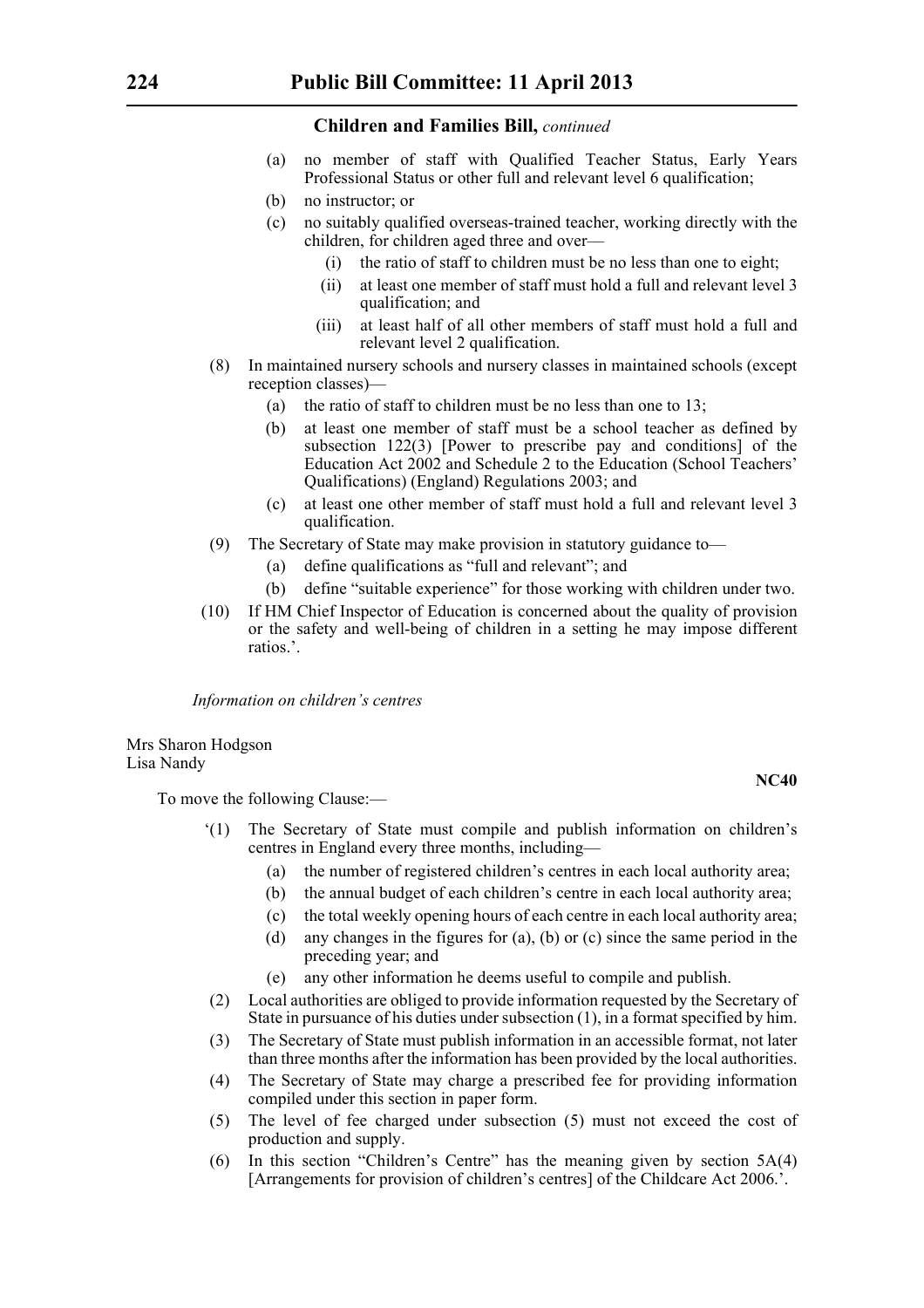*Duty to ensure sufficient support*

Mrs Sharon Hodgson Lisa Nandy

To move the following Clause:—

- '(1) It shall be the general duty of every local authority to take steps to ensure that, so far as reasonably practicable, a range and level of services are provided sufficient to improve the wellbeing of young carers who are ordinarily resident in their area.
- (2) The reference in subsection (1) to services may include those provided by institutions referred to elsewhere in this Act, as well as to those provided on a regular basis by charitable and voluntary organisations.
- (3) In discharging its duty under subsection (1), a local authority must have regard to—
	- (a) data gathered by other agencies in exercising their duties under sections [*Health bodies: duties with respect to young carers*], [*Schools: duties with respect to young carers*] and [*Further and higher education institutions: duties with respect to student carers*];
	- (b) any guidance given from time to time by the Secretary of State.'.

*Duty to assess social care provision for young carers*

Mrs Sharon Hodgson Lisa Nandy

To move the following Clause:—

- '(1) In determining for the purposes of section [*Duty to ensure sufficient support*] whether the provision of social care support is sufficient to meet the needs of young carers, a local authority must—
	- (a) undertake an assessment of social care needs of disabled people and young carers in their area;
	- (b) undertake an assessment of the sufficiency of the supply of social care services for disabled people and young carers in their area;
	- (c) publish a strategy setting out the steps to ensuring sufficiency of supply of social care services for disabled people and young carers in their area; and
	- (d) have regard to any guidance given from time to time by the Secretary of **State**
- (2) In relation to paragraphs  $(1)(a)$  and (b), the Secretary of State may by regulations define the assessments of social care needs and sufficiency of supply of social care services.'.

*Health bodies: duties with respect to young carers*

Mrs Sharon Hodgson Lisa Nandy

To move the following Clause:—

- '(1) In exercising their general functions health bodies must—
	- (a) promote and safeguard the well-being of young carers;

**NC41**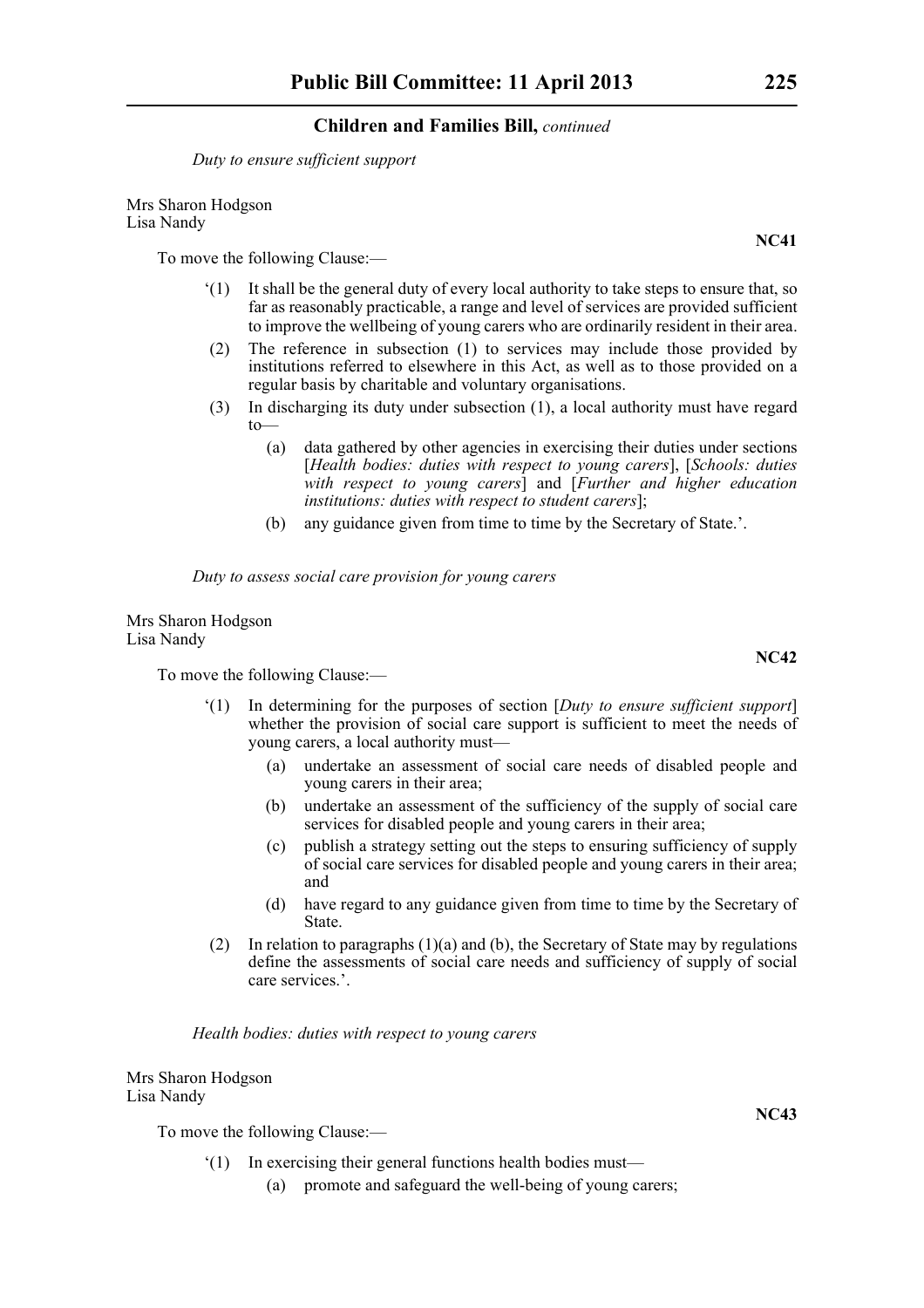- (b) ensure that effective procedures exist to identify patients who are or are about to become carers;
- (c) ensure that effective procedures exist to identify patients who it may be reasonably assumed may be receiving care from a child or young person for whom they are responsible;
- (d) ensure that appropriate systems exist to ensure that carers receive appropriate information and advice; and
- (e) ensure that systems are in place to ensure that the relevant general medical services are rendered to their patients who are young carers, or to the young carers of their patients.
- (2) In relation to paragraphs  $(1)(b)$ , (c) and (d), the Secretary of State may by regulations further provide for the strategies to be developed.'.

*Schools: duties with respect to young carers*

Mrs Sharon Hodgson Lisa Nandy

To move the following Clause:—

- '(1) The appropriate authorities of schools must ensure that, within 12 months of the passing of this Act, they take all reasonable steps to ensure that there is in place a policy which—
	- (a) identifies young carers within the school; and
	- (b) makes arrangements for the provision within school of appropriate support to promote the well-being and improve the educational attainment of pupils who are young carers.
- (2) In discharging its duty under subsection (1), where appropriate the authority must—
	- (a) consult with the family of the child or young person identified, or the young person themselves;
	- (b) involve the local authority in which the identified pupil is ordinarily resident;
	- (c) refer the identified pupil to additional services outside the school;
	- (d) have regard to any guidance given from time to time by the Secretary of State.
- (3) The "appropriate authority" for a school is—
	- (a) in the case of a maintained school, the governing body;
	- (b) in the case of an Academy, the proprietor;
	- (c) in the case of a pupil referral unit, the management committee.'.

#### *Further and higher educational institutions: duties with respect to student carers*

Mrs Sharon Hodgson Lisa Nandy

To move the following Clause:—

'(1) The responsible body of an institution to which this section applies must, within 12 months of the passing of this Act, identify or make arrangements to identify student carers and have a policy in place on promoting the well-being of student carers.

**NC44**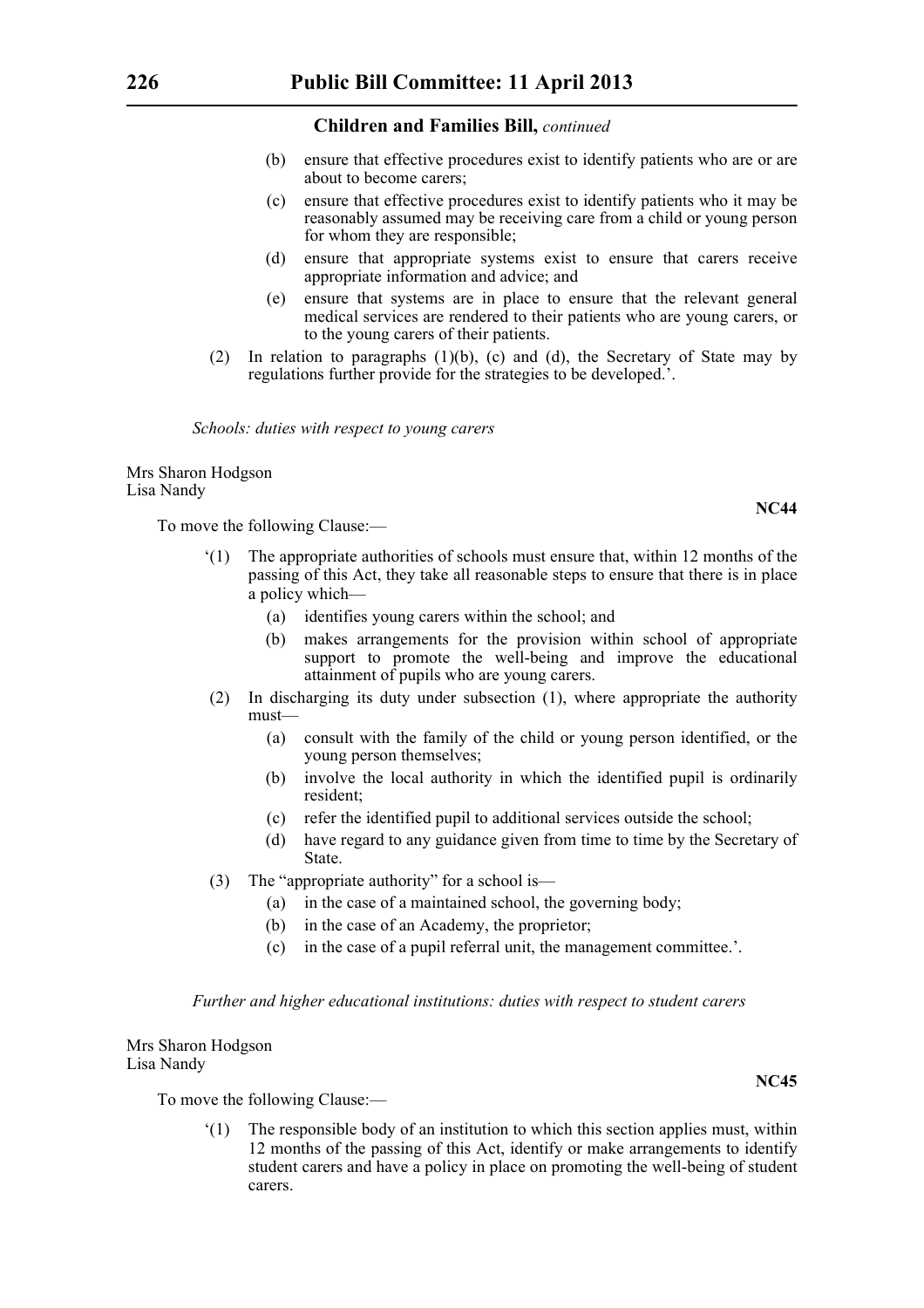- (2) This section applies to—
	- (a) a university;
	- (b) any other institution within the higher education sector;
	- (c) an institution within the further education sector.
- (3) A responsible body is—
	- (a) in the case of an institution in paragraphs  $(2)(a)$  or (b), the governing body;
	- (b) in the case of a college of further education under the management of a board of management, the board of management;
	- (c) in the case of any other college of further education, any board of governors of the college or any person responsible for the management of the college, whether or not formally constituted as a governing body or board of governors.
- (4) In discharging its duty under subsection (1), where appropriate the authority must—
	- (a) consult with the family of the child or young person identified, or the young person themselves;
	- (b) involve the local authority in which the identified pupil is ordinarily resident;
	- (c) refer the identified student to additional services outside of the institution; and
	- (d) have regard to any guidance given from time to time by the Secretary of State<sup>'</sup>

*Interpretation*

Mrs Sharon Hodgson Lisa Nandy

To move the following Clause:—

'In this Part—

- "carer" has the same meaning as in section 1 of the Carers (Recognition and Services) Act 1995;
- "young carer" means a person under 18 years of age who carries out caring tasks and assumes a level of responsibility for another person which would normally be carried out by an adult;
- "student carer" means a person enrolled with an institution in the further or higher education sector who carries out caring tasks and assumes a level of responsibility for another person with a disability;
- "well-being" means the state of young carers so far as relating to—
	- (a) physical and mental health and emotional well-being;
	- (b) control by them over their day-to-day lives;
	- (c) participation in education, training or recreation;
	- (d) social and economic well-being;
	- (e) domestic, family and personal relationships;
	- (f) the contribution made by them to society.
- "children's services" means services that could be provided under section 17(1) of the Children Act 1989;
- "community care services" has the same meaning as in section 46(3) of the National Health Service and Community Care Act 1990;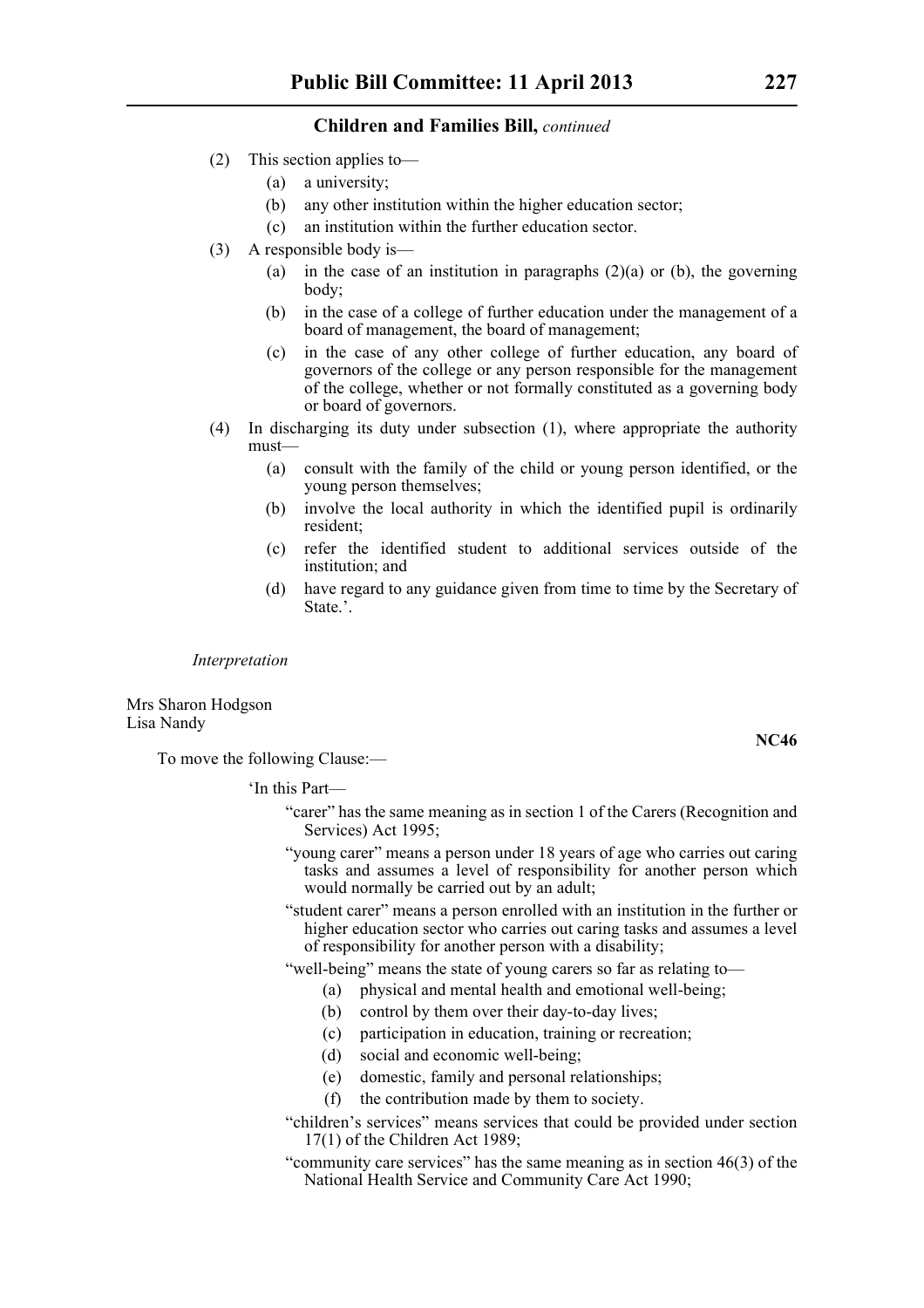"disability" has the same meaning as in section 6 of the Equality Act 2010;

"general medical services" has the same meaning as in the National Health Service Act 2006;

"health bodies" includes—

- (a) "Clinical Commissioning Groups", which has the same meaning as in section 1I of the National Health Service Act 2006;
- (b) "Foundation Trusts", which has the same meaning as in section 30 of the National Health Service Act 2006;
- (c) "NHS Trusts", which have the same meaning as in section 25 of the National Health Service Act 2006; and
- (d) "the NHS Commissioning Board", which has the same meaning as in section 1H of the National Health Service Act 2006;
- "higher education" and "further education" have the same meanings as in section 94 of the Equality Act 2010;
- "local authority" means a county council, district council, London borough council, the Greater London Authority or the Common Council of the City of London;
- "social care services" means any support that could be provided by a local authority in discharge of its functions under the Local Authority Social Services Act 1970 or pursuant to its powers under section 2 of the Local Government Act 2000.'.

#### *Teachers*

#### Mr Graham Allen

To move the following Clause:—

- '(1) This section imposes duties on the appropriate authorities of the following schools in England—
	- (a) mainstream schools;
	- (b) maintained nursery schools.
- (2) The appropriate authority must ensure all new teachers have undertaken in their initial teacher training a mandatory module on special educational needs, including dyslexia.
- (3) The "appropriate authority" for a school is—
	- (a) in the case of a maintained school or maintained nursery school, the governing body;
	- (b) in the case of an Academy, the proprietor.'.

#### Mr Graham Allen

Clause **62**, page **42**, line **41**, at end insert—

'(2A) The appropriate authority must designate a member of staff who shall be a qualified teacher and must have undertaken training to include a mandatory module on special educational needs, including dyslexia at the school (to be known as the "SEN co-ordinator") as having responsibility for co-ordinating the provision for pupils with special educational needs.'.

```
Mr Graham Allen
```
Clause **22**, page **18**, line **32**, after 'identifies', insert 'as early as possible'.

**NC47**

**286**